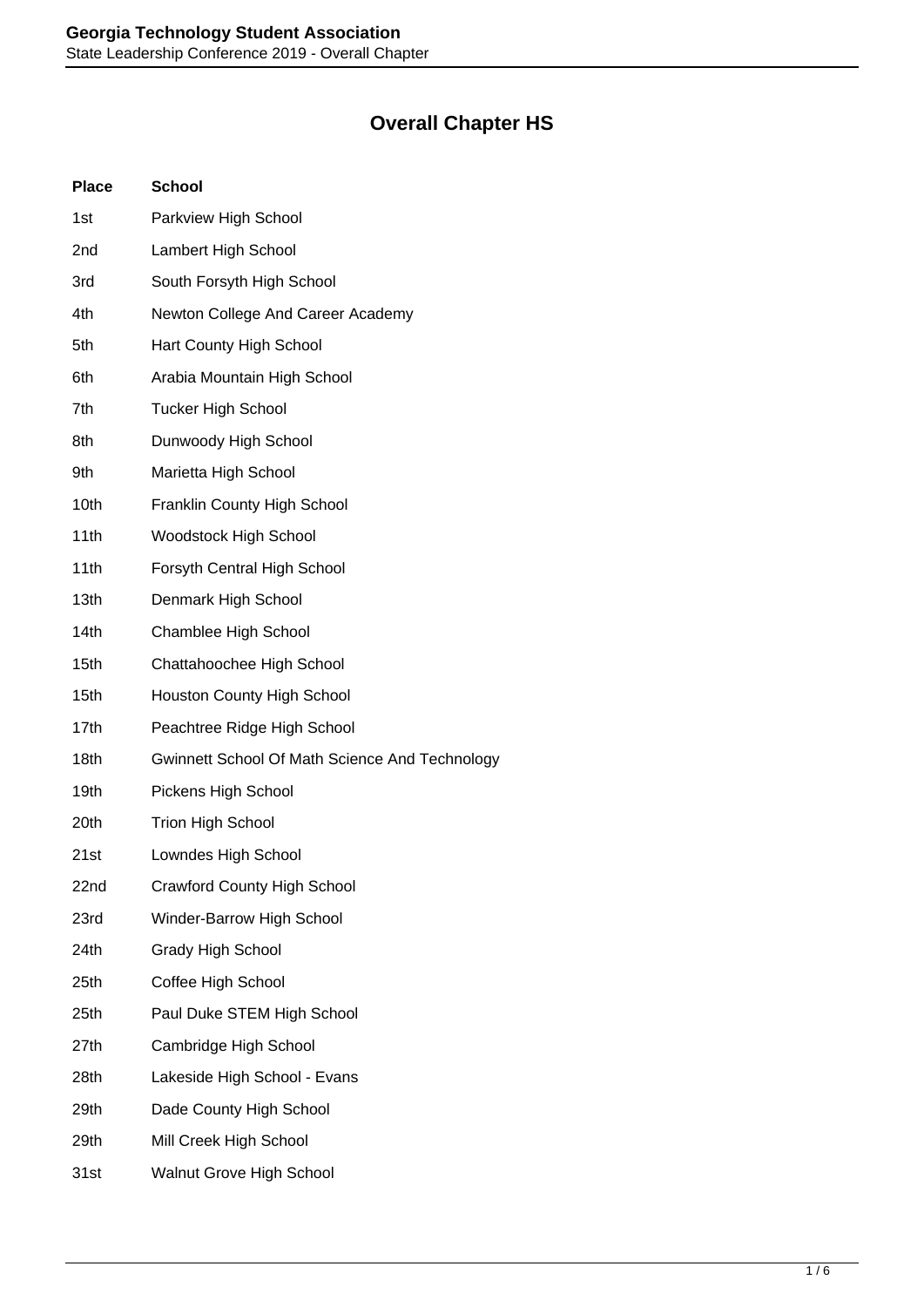| <b>Place</b> | <b>School</b>                             |
|--------------|-------------------------------------------|
| 31st         | Westlake High School                      |
| 33rd         | Rabun County High School                  |
| 33rd         | Loganville High School                    |
| 35th         | <b>Appling County High School</b>         |
| 35th         | Swainsboro High School                    |
| 35th         | Creekview High School                     |
| 38th         | Fannin County High School                 |
| 39th         | Northview High School                     |
| 39th         | Flowery Branch High School                |
| 39th         | Loganville Christian Academy              |
| 39th         | East Laurens High School                  |
| 39th         | Ware County High School                   |
| 39th         | North Oconee High School                  |
| 45th         | Dutchtown High School                     |
| 45th         | Harris County High School                 |
| 47th         | <b>Towers High School</b>                 |
| 48th         | West Forsyth High School                  |
| 48th         | Sims Academy of Innovation and Technology |
| 50th         | Sandy Creek High School                   |
| 50th         | Johns Creek High School                   |
| 50th         | Duluth High School                        |
| 50th         | <b>Bremen High School</b>                 |
| 54th         | Ola High School                           |
| 54th         | Gilmer High School                        |
| 54th         | Mount Zion High School                    |
| 57th         | Alcovy High School                        |
| 58th         | Gainesville High School                   |
| 59th         | G.W. Carver                               |
| 59th         | Morrow High School                        |
| 59th         | Oconee County High School                 |
| 59th         | North Gwinnett High School                |
| 63rd         | East Coweta High School                   |
| 63rd         | Alliance Academy for Innovation           |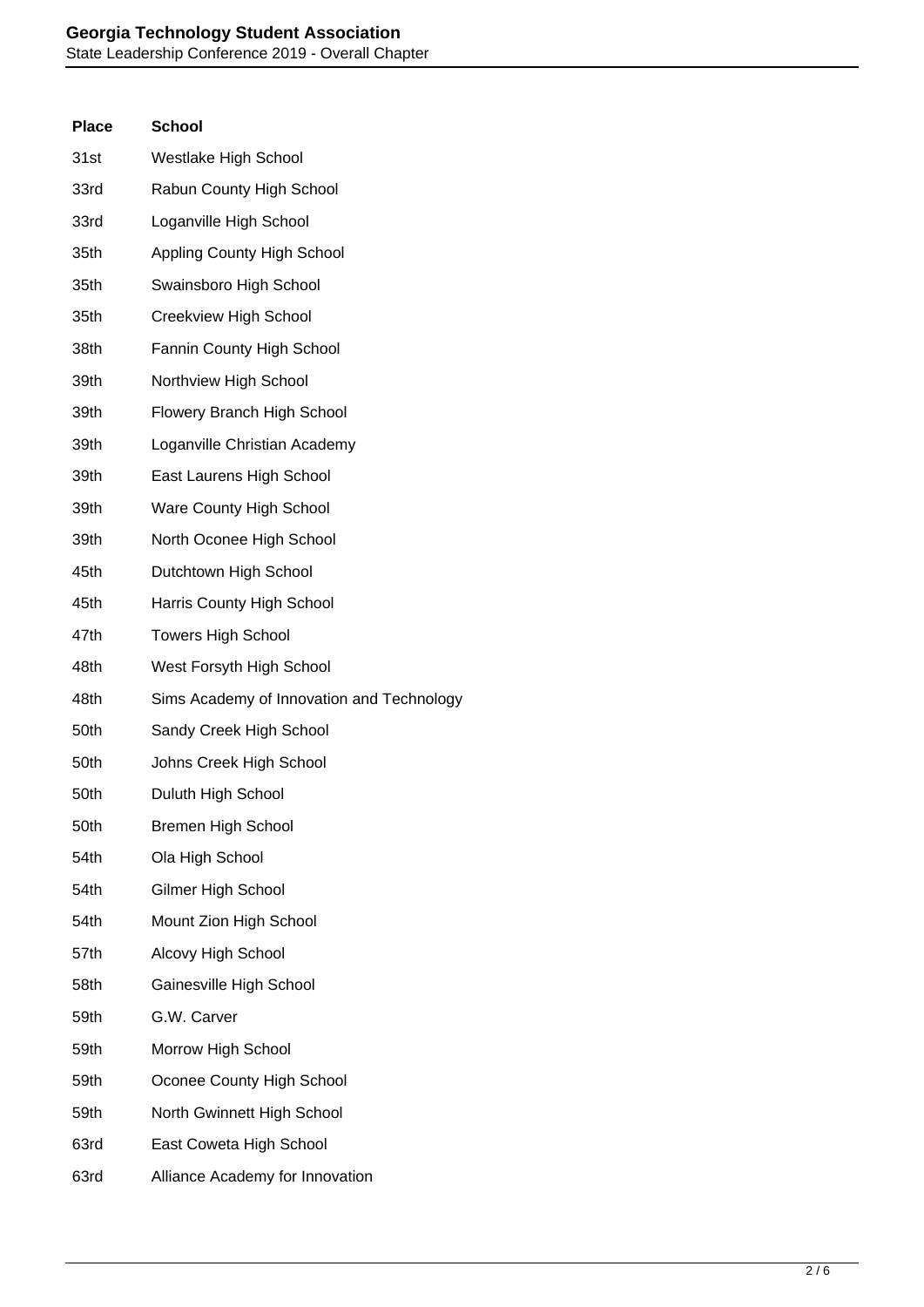## **Georgia Technology Student Association** State Leadership Conference 2019 - Overall Chapter

| <b>Place</b>     | <b>School</b>                                 |
|------------------|-----------------------------------------------|
| 63rd             | Central Gwinnett High School                  |
| 66th             | <b>Fitzgerald High School</b>                 |
| 66th             | Lithia Springs High School                    |
| 66th             | Hiram High School                             |
| 66th             | Jasper County High School                     |
| 66th             | Eastside High School                          |
| 71st             | Banneker High School                          |
| 71st             | Peach County High School                      |
| 71st             | Norcross High School                          |
| 71st             | DeKalb Early College Academy                  |
| 71 <sub>st</sub> | <b>Brookwood High School</b>                  |
| 71st             | <b>Bacon County High School</b>               |
| 71st             | North Forsyth High School                     |
| 71st             | Cook High School                              |
| 79th             | Friendship Christian School                   |
| 79th             | North Murray High School                      |
| 79th             | Lithonia High School                          |
| 79th             | <b>Emanuel County Institute High School</b>   |
| 79th             | Effingham College & Career Academy            |
| 79th             | Vidalia Comprehensive High School             |
| 79th             | Statesboro High School                        |
| 79th             | Forest Park High School                       |
| 79th             | Discovery High School                         |
| 79th             | Stone Mountain High School                    |
| 79th             | Langston Hughes High School                   |
| 79th             | <b>Riverwood International Charter School</b> |
| 79th             | Collins Hill High School                      |
| 79th             | Apalachee HS                                  |
| 79th             | Habersham Central High School                 |
| 79th             | Alonzo A Crim Open Campus High School         |
| 79th             | Irwin County High School                      |
| 79th             | Southwest Dekalb High School                  |
| 79th             | Druid Hills High School                       |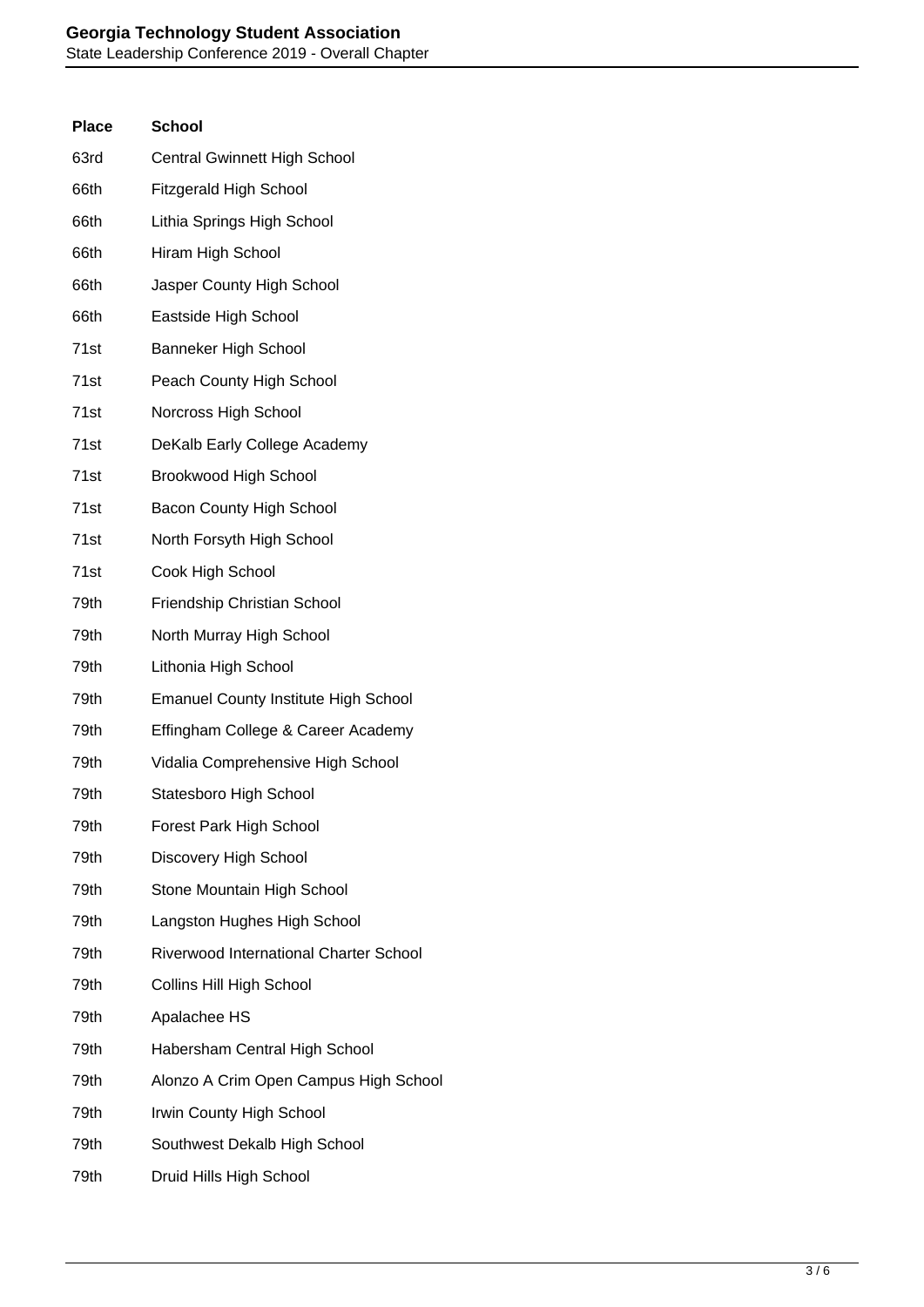| Place | <b>School</b>                       |
|-------|-------------------------------------|
| 79th  | Calhoun High School                 |
| 79th  | Miller Grove High School            |
| 79th  | Shiloh High School                  |
| 79th  | R.L. Osborne High School            |
| 79th  | Lovejoy High School                 |
| 79th  | River Ridge High School             |
| 79th  | George Walton Academy HS            |
| 79th  | Stephenson High                     |
| 79th  | Berkmar High School                 |
| 79th  | <b>Burke County High School</b>     |
| 79th  | South Atlanta High School           |
| 79th  | Redan High School                   |
| 79th  | Toombs County High School           |
| 79th  | Union County High School            |
| 79th  | Northside High School               |
| 79th  | <b>Wilkinson County High School</b> |
| 79th  | Morgan County High School           |
| 79th  | Cross Keys High School              |
| 79th  | <b>Clarkston High School</b>        |
| 79th  | West Laurens High School            |
| 79th  | MLK Jr. High                        |
|       |                                     |

79th Henry County Academy For Advance Studies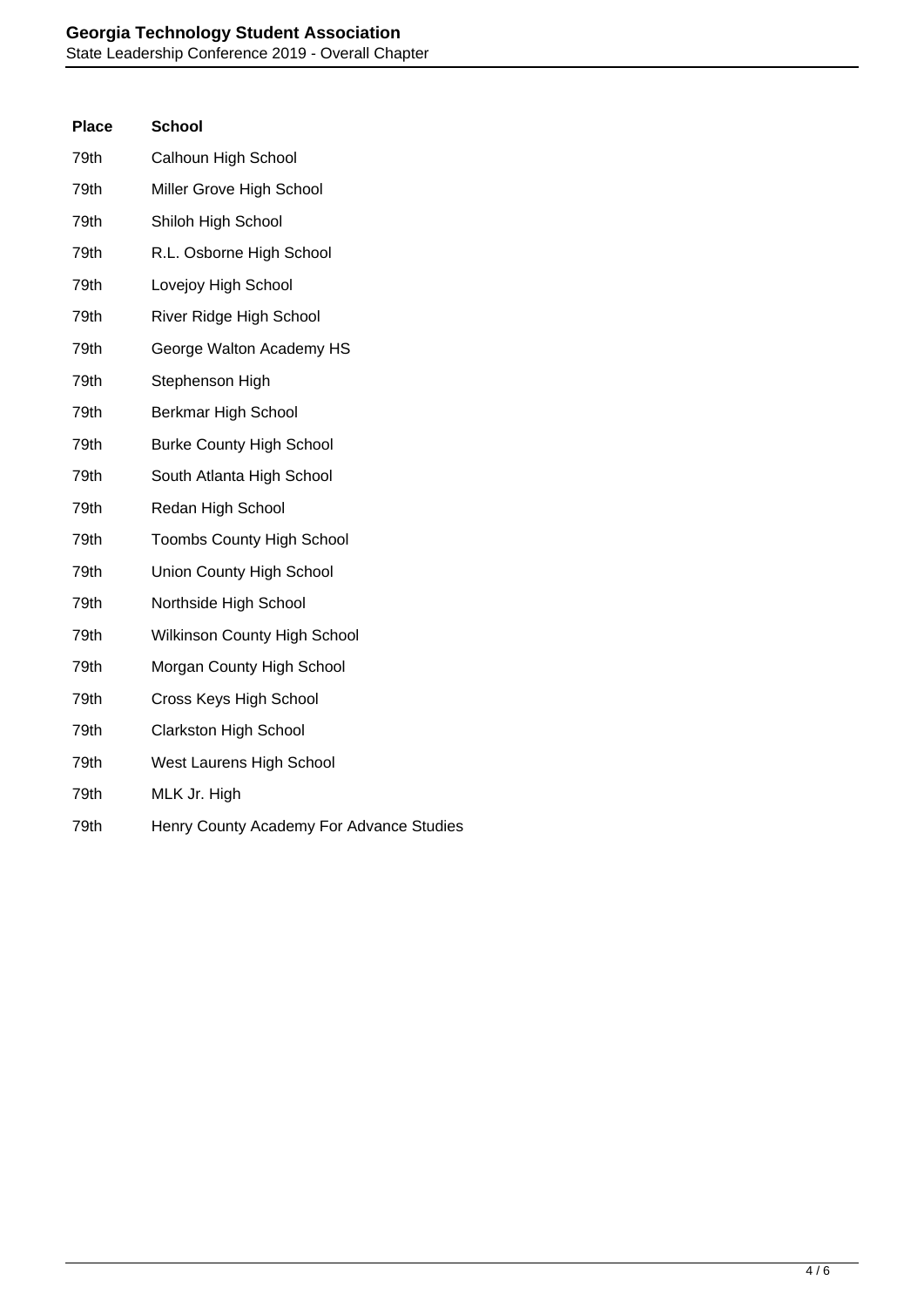## **Overall Chapter MS**

| <b>Place</b>     | <b>School</b>                        |
|------------------|--------------------------------------|
| 1st              | Hahira Middle School                 |
| 2nd              | <b>Franklin County Middle School</b> |
| 3rd              | <b>Tucker Middle School</b>          |
| 4th              | Harris County Carver Middle School   |
| 5th              | Chattanooga Valley Middle            |
| 6th              | <b>Pine Grove Middle School</b>      |
| 7th              | Hart County Middle School            |
| 8th              | Coleman Middle School                |
| 9th              | Autrey Mill Middle School            |
| 10th             | Lowndes Middle                       |
| 11th             | <b>Appling County Middle School</b>  |
| 12th             | Fannin County Middle School          |
| 13th             | <b>Ben Hill Middle School</b>        |
| 14th             | <b>Cousins Middle School</b>         |
| 15 <sub>th</sub> | Ola Middle School                    |
| 16th             | <b>Champion Theme Middle</b>         |
| 17th             | Sandtown Middle School               |
| 18th             | Marietta Middle School               |
| 19th             | Haymon-Morris Middle School          |
| 20th             | South Effingham Middle School        |
| 20th             | <b>Henderson Middle School</b>       |
| 22nd             | Northeast Middle School              |
| 23rd             | East Coweta Middle School            |
| 24th             | Irwin County Middle School           |
| 24th             | Ebenezer Middle School               |
| 26th             | Eagles Landing Middle School         |
| 26th             | <b>Weaver Middle School</b>          |
| 28th             | Harlem Middle School                 |
| 29th             | <b>Coastal Middle School</b>         |
| 29th             | Summerour Middle School              |
| 31st             | <b>Bennett's Mill Middle School</b>  |